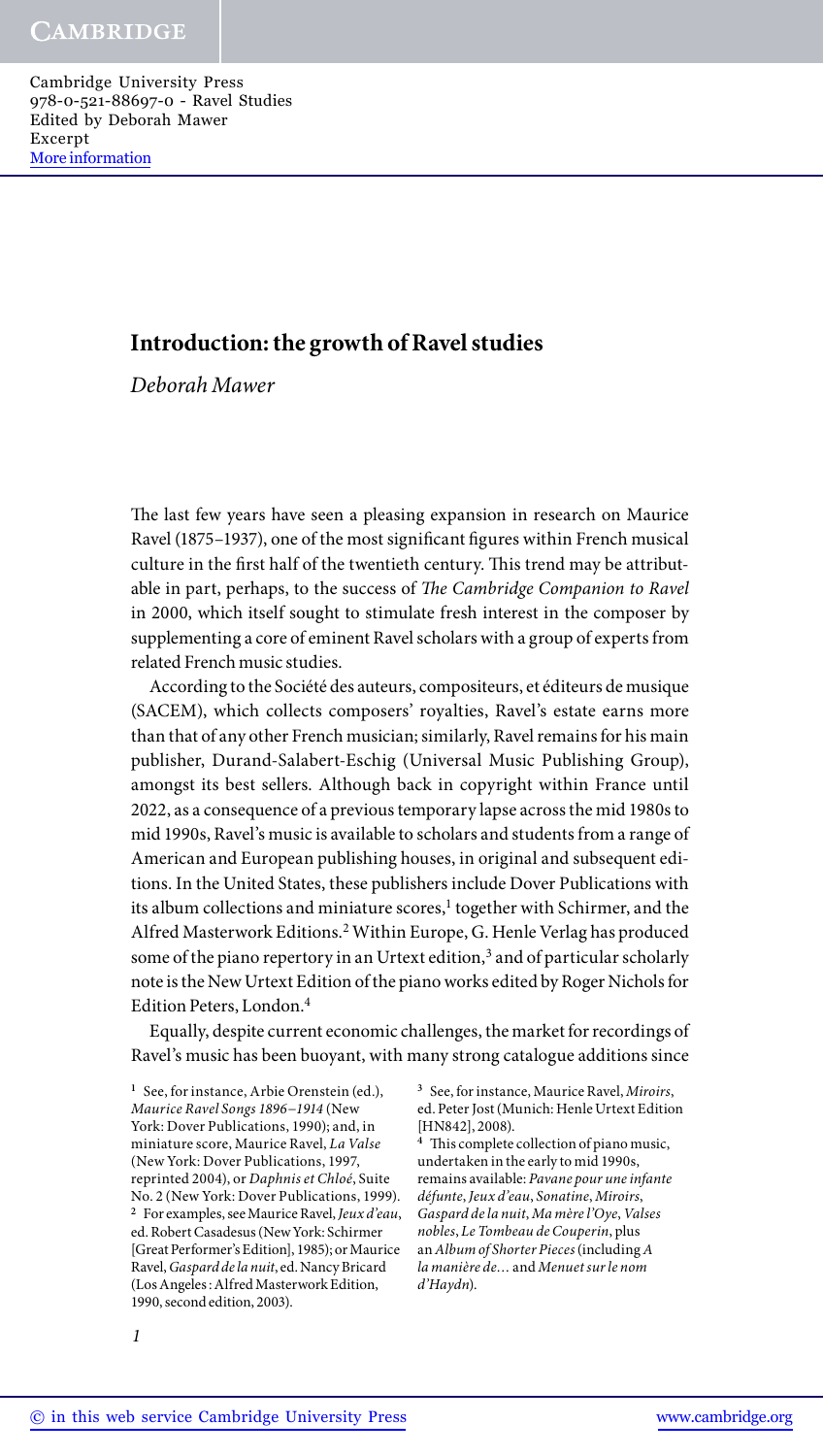## *2 Deborah Mawer*

the year 2000. It is worth highlighting the major undertaking by Claudio Abbado and the London Symphony Orchestra to record the complete orchestral works, the CD of that name released in 2002,<sup>5</sup> and a subsequent recording of the complete ballet music for *Daphnis et Chloé* conducted by Myung-Whun Chung with the Orchestre philharmonique de Radio France.<sup>6</sup> In a parallel move, 2007 saw the launch of a *Complete Piano Works* by Artur Pizarro, including in its first volume the *Miroirs*, *Gaspard de la nuit*, and *La Valse*; 7 while 2009 witnessed Sir Simon Rattle's acclaimed recording of *L'Enfant et les sortilèges*, coupled with the complete ballet music for *Ma mère l'Oye*. 8

Within the academic world we have seen a notable engagement with Ravel on both sides of the Atlantic, resulting in high-profile articles, dedicated monographs, and more occasional essays within collected volumes on a variety of themes. Often the focus has been upon individual works of Ravel, sometimes reapproached via interdisciplinary means or used as a catalyst for wider-ranging musicological issues. Special attention may be drawn to two contrasting articles that appeared consecutively in a single issue of the *Journal of the American Musicological Society* late in 1999, which undoubtedly gave a boost to Ravel scholarship and confirmed the legitimacy of such enquiry: Carolyn Abbate's 'Outside Ravel's Tomb', which considered Ravel's *Le Tombeau de Couperin* in the context of historical and philosophical notions of machines and animated objects, and Steven Baur's 'Ravel's "Russian" Period', on the composer's early octatonicism.9

There has been a discernible increase in high-quality doctorates on Ravel, especially in the United States and Australia, which augurs very well for the future health of Ravel studies.<sup>10</sup> And together with the welcome arrival of this new generation of researchers has occurred a necessary consolidation of essential reference material on Ravel. The substantial, largely rewritten, entry on Ravel by Barbara Kelly was published in the second edition of *The New Grove Dictionary of Music and Musicians*, accessible within an updatable online resource.<sup>11</sup> In the United States, the timely reprint of Arbie Orenstein's

**<sup>8</sup>** Ravel, *L'Enfant et les sortilèges*, Simon Rattle/Berlin Philharmonic (EMI Classics 5099926419725 [2009]).

**<sup>9</sup>** Carolyn Abbate, 'Outside Ravel's Tomb', and Steven Baur, 'Ravel's "Russian" Period: Octatonicism in His Early Works, 1893–1908', *Journal of the American Musicological Society*, 52/3 (1999) 465−530 and 531–92.

**<sup>10</sup>** Among others, we may note Elisabeth Winnecke (University of Vienna, 2000), Eddy Kwong Mei Chong (University of Rochester, 2002), Gurminder Bhogal (University of Chicago, 2004), Michael J. Puri (Yale University, 2004), and Emily Kilpatrick (University of Adelaide, 2008).

**<sup>11</sup>** Barbara L. Kelly, 'Ravel, (Joseph)

Maurice', in Deane L. Root (ed.), *Grove Music* 

**<sup>5</sup>** Ravel, *Complete Orchestral Works*, Claudio Abbado/London Symphony Orchestra and Chorus (Deutsche Grammophon 000289 469 3542 2 [2002]).

**<sup>6</sup>** Ravel, *Daphnis et Chloé*, Myung-Whun Chung/Orchestre philharmonique and choir of Radio France (Deutsche Grammophon 000289 477 5706 1 [2006]).

**<sup>7</sup>** Artur Pizzaro, *Complete Piano Works of Maurice Ravel*, vol. I (Linn Records CKD290 [2007]).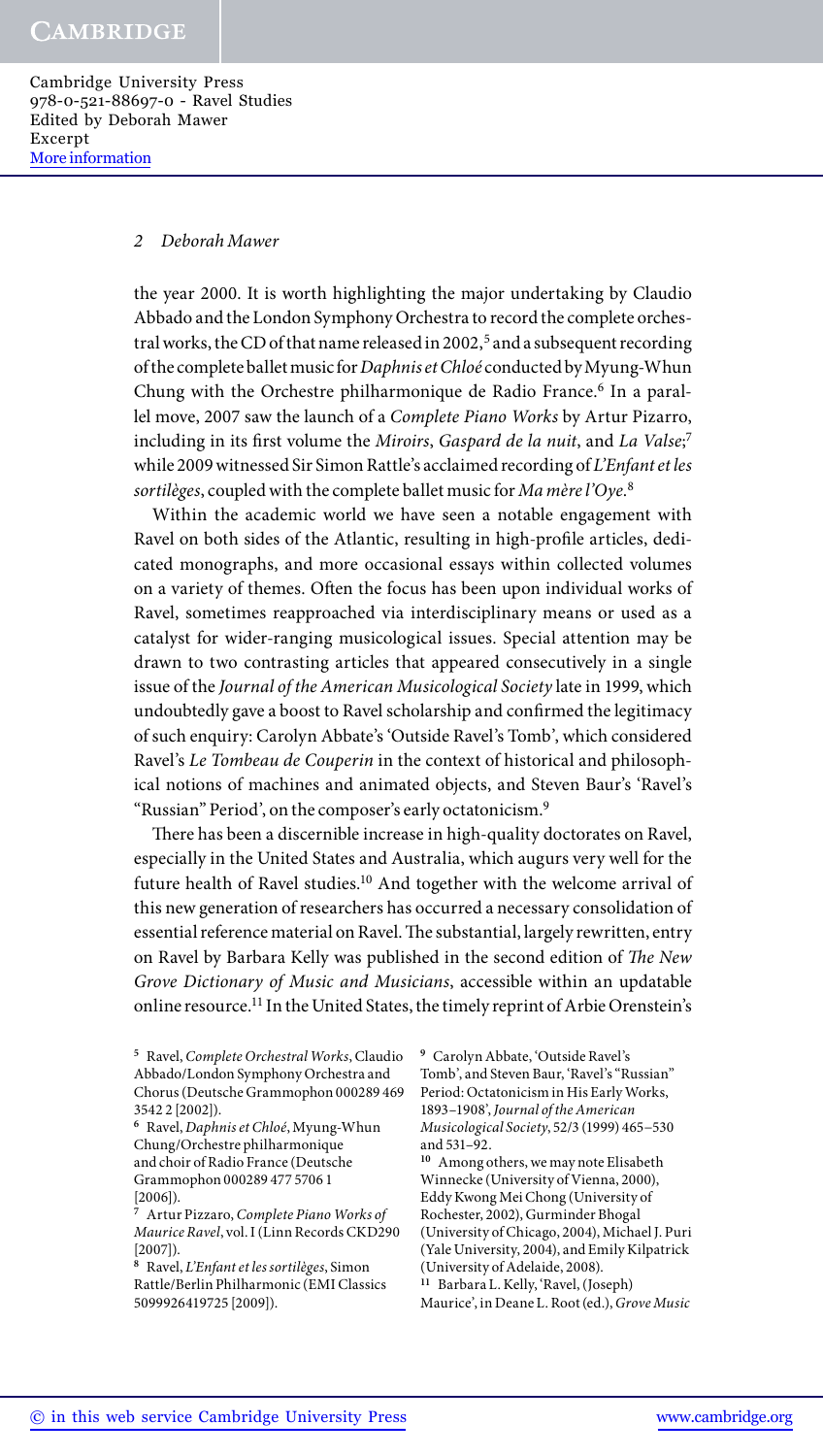## *3 Introduction: the growth of Ravel studies*

invaluable sourcebook *A Ravel Reader* was followed by Stephen Zank's most useful survey of conducted research.<sup>12</sup> In France, the long-term commitment to the *Cahiers Maurice Ravel* has continued, with significant input from Michel Delahaye, and also from Marcel Marnat, Philippe Rodriguez, Jean Roy, and Orenstein.13

Upon this basis, selected themes may be identified, without any claims to comprehensiveness. An analytical trajectory is ongoing, with a wealth of articles on harmony, style, and rhythm presented in a dedicated volume of Ostinato rigore (2006),<sup>14</sup> as well as those which have appeared in *Musurgia*.<sup>15</sup> Specific mention should be made of Peter Kaminsky's analytical contribution, including his pursuit of music−text relations.16 Performance-related analysis of Ravel's piano music has received notable treatment by Yvonne Loriod-Messiaen,<sup>17</sup> Daphne Leong, David Korevaar,<sup>18</sup> and Roy Howat.<sup>19</sup> In extending Ravel research into the domain of film studies, we may highlight Julie Brown's insightful article 'Listening to Ravel'.20 Chiming with Simon Rattle's recording project and with interests in music−text relations, Ravel's preoccupation with childhood fantasy has been further explored recently by Steven Huebner and by

*Online*: www.oxfordmusiconline.com/ public/ (accessed 10 October 2009). **<sup>12</sup>** Arbie Orenstein (ed.), *A Ravel Reader: Correspondence, Articles, Interviews* (New York: Columbia University Press, 1990; reprinted [with minor corrections] New York: Dover Publications, 2003); Stephen Zank, *Maurice Ravel: A Guide to Research* (New York: Routledge, 2005). **<sup>13</sup>** Volume 7 was issued in 2000, with volume 12 scheduled for 2009; originally produced under the auspices of the Fondation Maurice Ravel, the *Cahiers Maurice Ravel* has since 2004 been published by Atlantica-Séguier and edited by Michel Delahaye. **<sup>14</sup>** Jean-Claude Teboul (ed.), *Ostinato rigore: revue internationale d'études musicales*, 24 (2006): *Maurice Ravel*. **<sup>15</sup>** Henri Gonnard, 'Maurice Ravel, *Le Tombeau de Couperin*: approche analytique de la fugue', *Musurgia: analyse et pratique musicales*, 8/2 (2001), 49−58; and Carine Perret, 'Le Romanticisme ravélien, un héritage choisi', *Musurgia*, 13/2 (2006), 17−32. **<sup>16</sup>** Peter Kaminsky's essay 'Vocal Music and the Lures of Exoticism and Irony', in Deborah Mawer (ed.), *The Cambridge Companion to Ravel* (Cambridge University Press, 2000), 162−87, was accompanied by a more overtly analytical cousin: 'Of Princesses, Children, Dreams and Isomorphisms: Text−Music Transformation in Ravel's Vocal Works', *Music Analysis*,

19/1 (2000), 29−68. See too Kaminsky, 'Ravel's Late Music and the Problem of "Polytonality"', *Music Theory Spectrum*, 26/2 (2004), 237−64, which perhaps balances Steven Baur's article.

**17** Olivier Messiaen and Yvonne Loriod-Messiaen, *Ravel: analyses des œuvres pour piano de Maurice Ravel* (Paris: Durand, 2004).

**<sup>18</sup>** Daphne Leong and David Korevaar, 'The Performer's Voice: Performance and Analysis in Ravel's *Concerto pour la main gauche*', *Music Theory Online*, 11/3 (2005): http://mto. societymusictheory.org/issues/mto.05.11.3/ mto.05.11.3.leong\_Korevaar.html **<sup>19</sup>** Founded on his essay 'Ravel and the Piano', in Mawer (ed.), *The Cambridge Companion to Ravel*, 71−96, chapters in Roy Howat's *The Art of French Piano Music: Debussy, Ravel, Fauré, Chabrier* (New Haven and London: Yale University Press, 2009) analyse aspects of *Gaspard de la nuit*, *Le Tombeau de Couperin*, and 'Alborada del gracioso'. See too Roy Howat, 'Modernization: From Chabrier and Fauré to Debussy and Ravel', in Richard Langham Smith and Caroline Potter (eds.), *French Music since Berlioz* (Aldershot: Ashgate, 2006), 197−221.

**<sup>20</sup>** Julie A. Brown, 'Listening to Ravel, Watching *Un coeur en hiver*: Cinematic Subjectivity and the Music-Film', *Twentieth-Century Music*, 1/2 (2004), 253−75.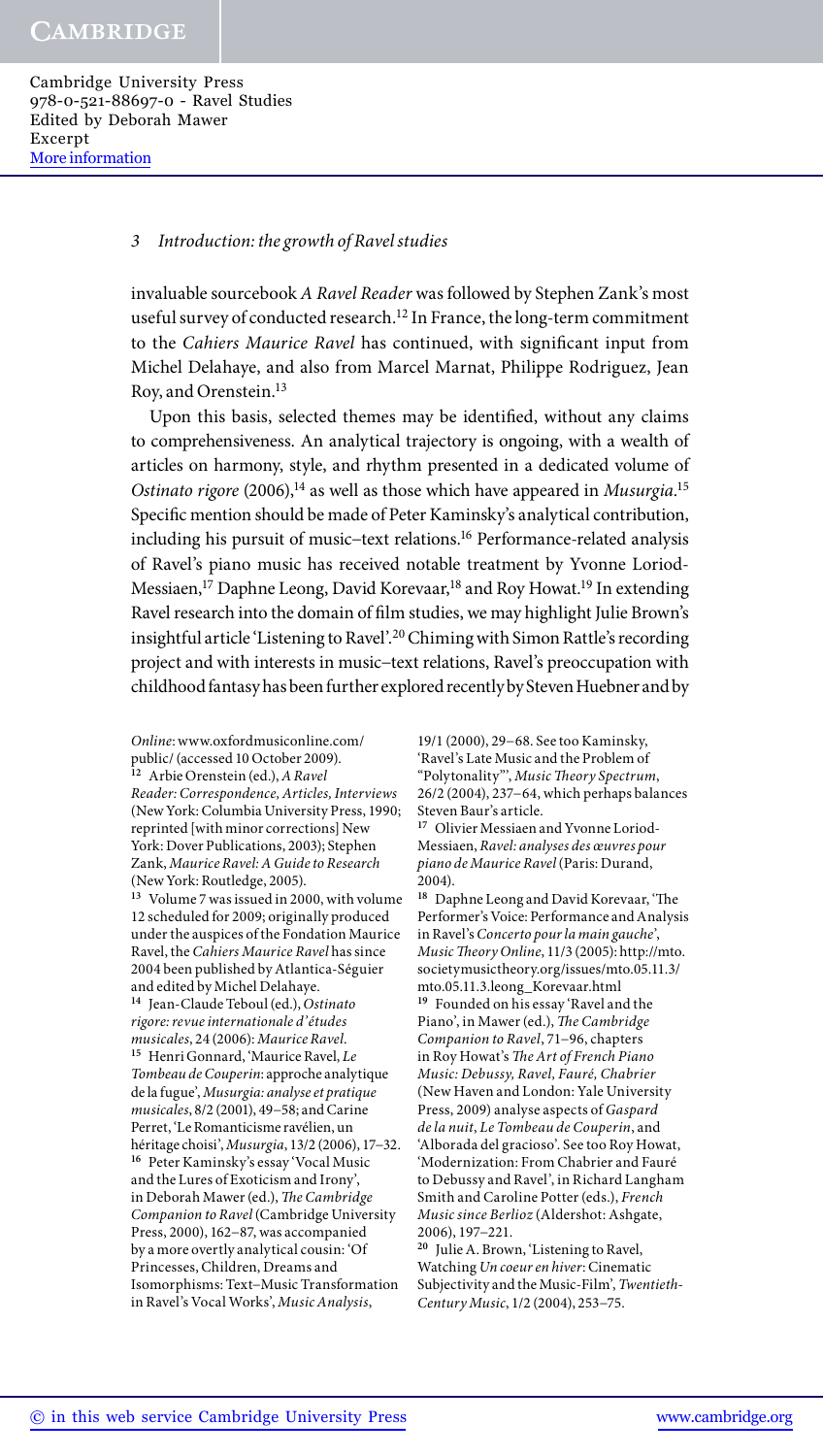## *4 Deborah Mawer*

Emily Kilpatrick.21 Larger questions of the complex relationship between Ravel the man and Ravel the musician, and between his private and public personas, underpinned Benjamin Ivry's thought-provoking biography *Maurice Ravel: A Life*, published in 2000,<sup>22</sup> and have subsequently been taken up by others.<sup>23</sup>

Arguably one work more than any other has served to stimulate high-level enquiry in recent years: Ravel's masterly ballet *Daphnis et Chloé* (completed not long before World War I) including its associated visual art and balletic dimensions. (The contender for second position would likely be *La Valse*.) This trajectory was surely given initial impetus by Lawrence Kramer in an essay on exoticism in *Daphnis* within his influential book *Classical Music and*  Postmodern Knowledge of the mid-1990s.<sup>24</sup> A selective list would acknowledge the detailed probing of the ballet's elusive origins by Simon Morrison; the melodic, rhythmic, and symbolic uses of ornamental arabesque pursued by Gurminder Bhogal; and Ravel's strategies of self-portraiture and concealment in *Daphnis et Chloé*, as proposed by Michael Puri.25 My own contribution on the creative and interpretative perspectives of Ravel's ballets extended outwards from *Daphnis* and the Ballets russes, while the work has also proved a significant force behind Puri's new full-length study of Ravel, directed by the conceptual agenda of 'decadent dialectics'.26

# **Aim and summary of chapters**

This field of research is not, however, saturated. Although the treatment of Ravel's music has suffered traditionally from a certain conservatism, implicit

*Musical Biography: Towards New Paradigms* (Aldershot: Ashgate, 2006), 69−87. **<sup>24</sup>** Lawrence Kramer, 'Consuming the Exotic: Ravel's *Daphnis et Chloé*', in his *Classical Music and Postmodern Knowledge* (Berkeley: University of California Press, 1995), 201−25.

**<sup>25</sup>** Simon Morrison, 'The Origins of *Daphnis et Chloé* (1912)', *19th-Century Music*, 28/1 (2004), 50−76; Gurminder Bhogal, 'Debussy's Arabesque and Ravel's *Daphnis et Chloé* (1912)', *Twentieth-Century Music*, 3/2 (2006), 171−99; Michael J. Puri, 'Dandy, Interrupted: Sublimation, Repression, and Self-Portraiture in Maurice Ravel's *Daphnis et Chloé* (1909–12)', in *Journal of the American Musicological Society*, 60/2 (2007), 317−72. **<sup>26</sup>** Deborah Mawer, *The Ballets of Maurice Ravel: Creation and Interpretation* (Aldershot: Ashgate, 2006); Michael J. Puri, *Decadent Dialectics: Memory, Sublimation, and Desire in the Music of Maurice Ravel* (Oxford University Press, forthcoming).

**<sup>21</sup>** Steven Huebner, 'Ravel's Child: Magic and Moral Development', in Susan Boynton and Roe-Min Kok (eds.), *Musical Childhoods and the Cultures of Youth* (Middletown, CT: Wesleyan University Press, 2006), 69−88; Emily Kilpatrick, 'Into the Woods: Re-telling the Wartime Fairytales of Ravel', *Musical Times*, 149 (2008), 57−66, and 'Jangling in Symmetrical Sounds: Maurice Ravel as Storyteller and Poet', *Journal of Music Research Online*, 1 (2009), 1−19: http:// journal.mca.org.au (accessed 12 October 2009).

**<sup>22</sup>** Benjamin Ivry, *Maurice Ravel: A Life* (New York: Welcome Rain, 2000, reprinted 2003).

**<sup>23</sup>** See for instance Lloyd Whitesell, 'Ravel's Way', in Sophie Fuller and Lloyd Whitesell (eds.), *Queer Episodes in Music and Modern Identity* (Urbana and Chicago: University of Illinois Press, 2002), 49−78; and Steven Huebner, 'Maurice Ravel: Private Life, Public Works', in Jolanta T. Pekacz (ed.),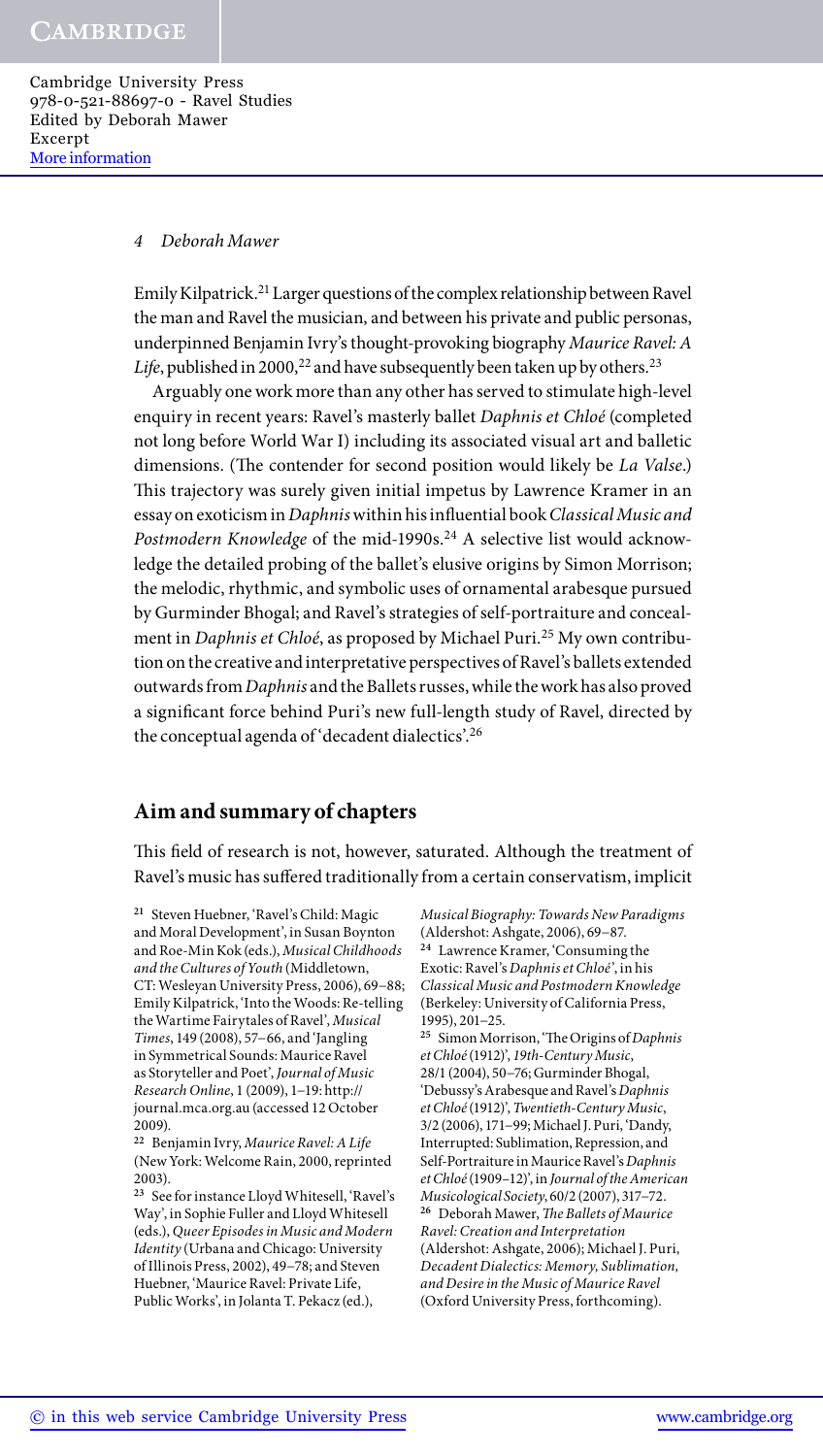# *5 Introduction: the growth of Ravel studies*

within the developments outlined above is a strengthening strand of interdisciplinarity, one crucial to a vibrant, forward-looking musicology. Several years on from *The Cambridge Companion to Ravel*, this observation became the main *raison d'être* for a new multi-authored volume. Thus *Ravel Studies* aims to celebrate and explore further the potential benefits of interdisciplinary perspectives as a way of progressing core research on Ravel − the artist himself, his music, and his cultural contexts − as well as contributing substantially to broader musicological debate.

To this end, *Ravel Studies* presents a rich variety of approaches and content. Methodological approaches range from the historical and source-based, through the analytical (still maintaining accessibility, often in conjunction with an extra-musical dimension), to the critical and hermeneutic. Frequently the essays partake of one, or more of these means. Similarly, the interdisciplinary content operates in diverse ways. Even within music, there are of course many (interacting) subdisciplines, so that in *Ravel Studies* the composer's music is assessed in the light of performance studies from a conductor's stance, and in relation to aspects of early jazz. Interdisciplinarity involves music academics extending their terms of reference to those of 'music-plus': for instance, considering how association with aesthetics, literature, cultural or gender issues may enhance our understanding of Ravel's art. In a sense, this notion of interdisciplinarity follows on from and develops Ravel's own example, as witnessed in his song setting and operatic or balletic endeavours (all genres which are discussed in this volume). Equally, we may perceive more multidisciplinary content where Ravel and his music are viewed from alternative disciplinary positions: specifically, those of an American historian, a dance scholar, and a neurologist. In brief, the topics addressed include Ravel's aesthetic quest for perfection; associations between the composer and Colette, and Proust; Ravel the dandy, and questions of sexuality; the composer's relationship with American culture, embracing jazz; the conducting and choreographing of Ravel's music; understanding the composer's final illness and its creative implications.

To support the continued growth of Ravel scholarship, with the exception of the editor the contributors to *Ravel Studies* do not duplicate those of *The Cambridge Companion to Ravel*. All have strong academic credentials: the majority are internationally established figures who have published previously on Ravel, but a minority are early-career scholars chosen to recognize and reflect the new blood and increasing interest in Ravel studies. In keeping with the interdisciplinary pursuit, yet despite never being strictly collaborative, some authors' essays do nevertheless 'speak' to each other. Although contributors hail from the United States, Canada, Australia, and Europe (with two each from McGill University and Lancaster University), the prominence of North American representation in *Ravel Studies* is congruent with North America being such a thriving hub of current activity.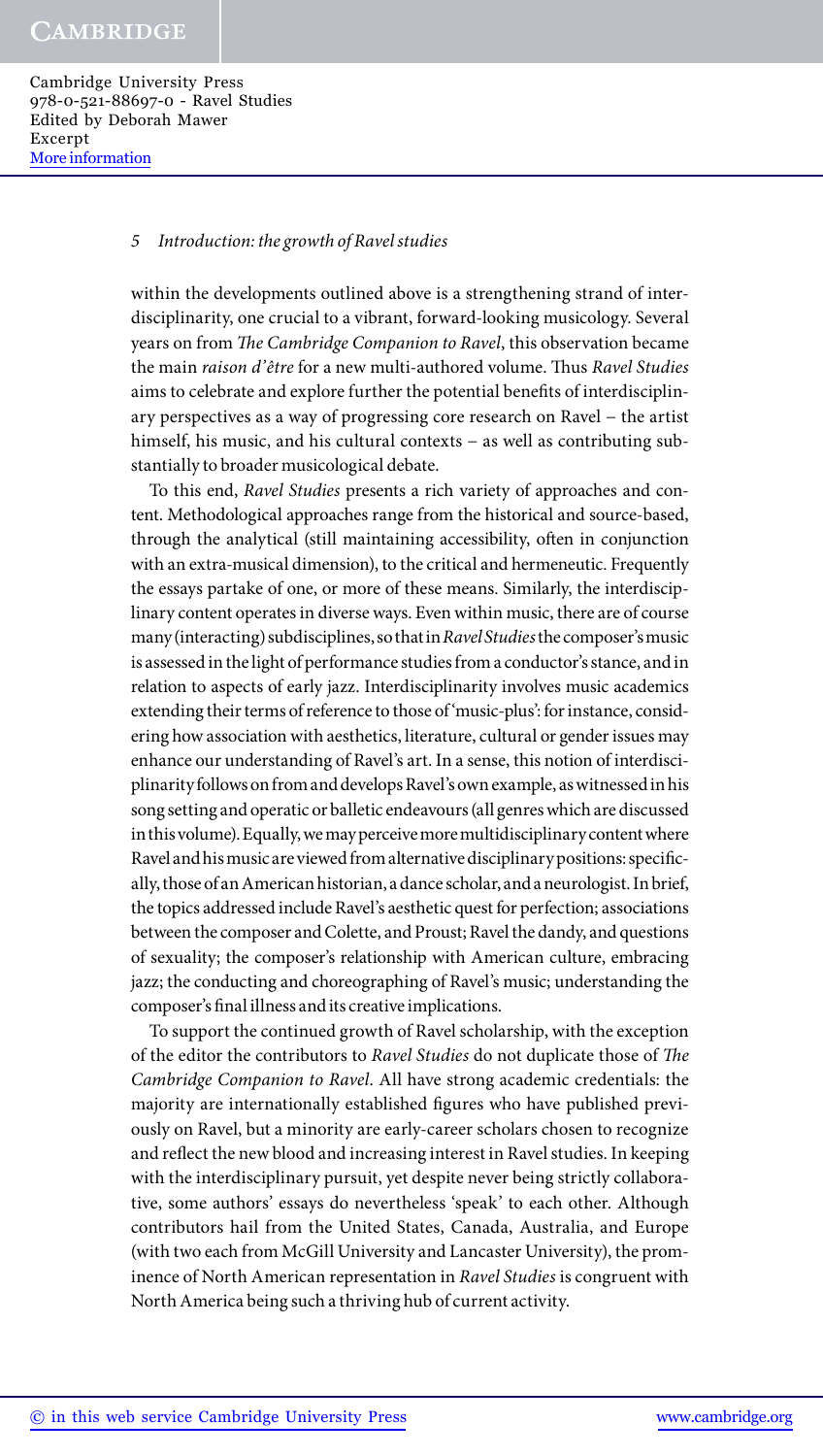# *6 Deborah Mawer*

Various orderings of the chapters are possible, but the following archlike structure is offered as perhaps the most plausible and coherent. The collection opens with Steven Huebner's Chapter 1 on 'Ravel's perfection', which provides, simultaneously, a point of departure and context for the chapters that follow (especially 2, 3, and 4) and a sense of summation of Ravel's quest, achievement, and legacy. (This chapter could also function well as a conclusion to the volume.) While concerned primarily with early French perceptions of Ravel's aesthetic, the chapter probes relations between (neo) classicism, artistry, and artisanship (or 'craft') in both music and literature, drawing perhaps unexpected parallels with the (paradoxical) symbolism of Stéphane Mallarmé and, particularly, the creative ambience of his poetic descendant, Paul Valéry. An Appendix offers a valuable resource on contemporary French criticism. In Chapter 2, Emily Kilpatrick's contribution on *L'Enfant et les sortilèges* maintains the interest in source study and musicoliterary comparison, within an *opéra-ballet* context, specifically between Ravel and the celebrated Colette. (Kilpatrick is also sensitive to artisanship in this context.) An examination of archival manuscript correspondence between the two figures enables a fresh perspective on the creative process and artistic collaboration, and the close-knit nature of music–text relations in *L'Enfant* itself is equally apparent.

Michael Puri (Chapter 3) uses Marcel Proust's preoccupation with memory − a means both of reanimating the past and creating anew − to provide an apt model for Ravel's reanimations: both of pastiche in *A la manière de…* and more fundamentally in the 'Introduction' of *Daphnis et Chloé*, which Puri interweaves analytically with the famous 'madeleine' scene from Proust's epic novel *A la recherche du temps perdu*. Lastly in this first group of chapters, Lloyd Whitesell (Chapter 4) expands the agenda explicitly through to gender studies, whilst continuing the interest in aesthetics and literature (combined with the image of the dandy registered in Chapter 1). The ways in which Ravel's persona did not conform to social norms are summarized and related to personal 'tunings' advocated by the sociologist Henning Bech. In turn, this ploy is tested in hermeneutic analytical readings of varied music written by Ravel before World War I: the exotic song cycle *Shéhérazade*, the grotesque *Gaspard de la nuit*, together with *Jeux d'eau* and *Valses nobles et sentimentales*. Sexual desire is seen as handled through guarding private space, withholding erotic fulfilment, and engaging in teasing and evasion.

The second half of the volume comprises two pairs of chapters, followed by a final, single chapter. In chapters 5 and 6, two Lancaster University authors offer connected perspectives on Ravel, America, and jazz: 'Crossing borders' I and II. Little has so far been written about the historical context for, and significance of, Ravel's North American tour, a niche filled by the historian Nicholas Gebhardt in Chapter 5. He sees Ravel's experience in terms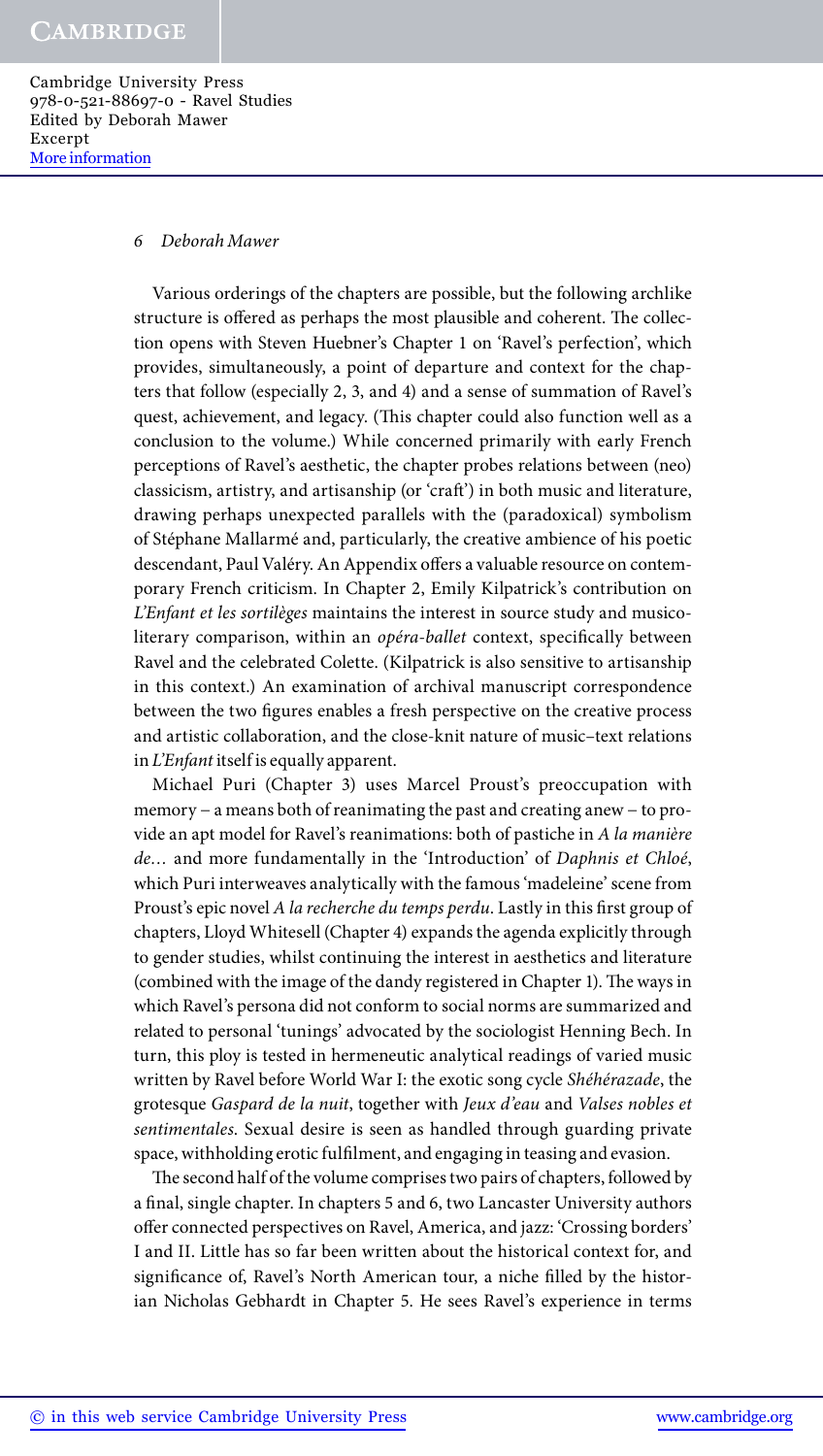#### *7 Introduction: the growth of Ravel studies*

of an evolution of tours undertaken by European virtuoso performers in the later nineteenth century, and within a growing American consciousness of modernism itself. Questions about the artist resurface, and about the balancing of freedom and autonomy against commercialism and entertainment. An Appendix gives a detailed summary of Ravel's tour itinerary. Ravel's writings published on his tour are the cue for my own Chapter 6, examining two interconnected relationships: firstly, between Ravel's theory of early jazz and historical actualities in America and France; secondly, between his theory and practice, mainly across the Sonata for Violin and Piano and piano concertos. In the former relationship, close correspondences are accompanied by some 'transformation'; in the latter, theorized transformative processes are closely played out, amid untheorized correspondences between Ravel's music and potential sources. Ravel's engagement with jazz is well informed, Gallicized, and personalized.

Performance studies acts as the connector for the next pair of chapters. In Chapter 7, the late David Epstein uses his dual experience as a conductor and music theorist to probe the importance of tempo in interpreting and performing *La Valse* appropriately. He argues against overly rushed renditions of the climax which succumb to the dictates of theatricality and commercialism over those of the music. A detailed analysis blends elements from music theory, European culture and literature (thus relating to earlier chapters), performers' testimony, and, if more implicitly, cognitive perception. The danceability of Ravel's music is the subject of Stephanie Jordan's 'choreomusical' analysis in Chapter 8, explored through the *Sonatine* and three movements from *Miroirs*, which are unified and reinterpreted in Richard Alston's dance piece, *Shimmer*. Performers' testimony similarly informs this essay (which links with Chapter 2 not only in its balletic connection, but also in its exploitation of primary sources − a choreographer, a pianist, and dancers).

Finally, the neurologist Erik Baeck (Chapter 9) presents within musicological literature an authoritative, but readable account of Ravel's terminal illness, including the arguments for and against its possible impact on his late *œuvre* (from *Boléro* onwards),<sup>27</sup> which has been restricted previously to medical circles. Divergent contemporary accounts are drawn upon, more recent relevant developments in neurological science are outlined, and comparisons are made with other famous artists who suffered brain disorders that affected their creativity.

of Maurice Ravel', in Julien Bogousslavsky and François Boller (eds.), *Neurological Disorders in Famous Artists*, Frontiers of Neurology and Neuroscience, vol. 19 (Basle: Karger, 2005), 132−40.

**<sup>27</sup>** See L. Amaducci, E. Grassi, and F. Boller, 'Maurice Ravel and Right-Hemisphere Musical Creativity: Influence of Disease on His Last Musical Works?', *European Journal of Neurology*, 9 (2002), 75−82; Erik Baeck, 'The Terminal Illness and Last Compositions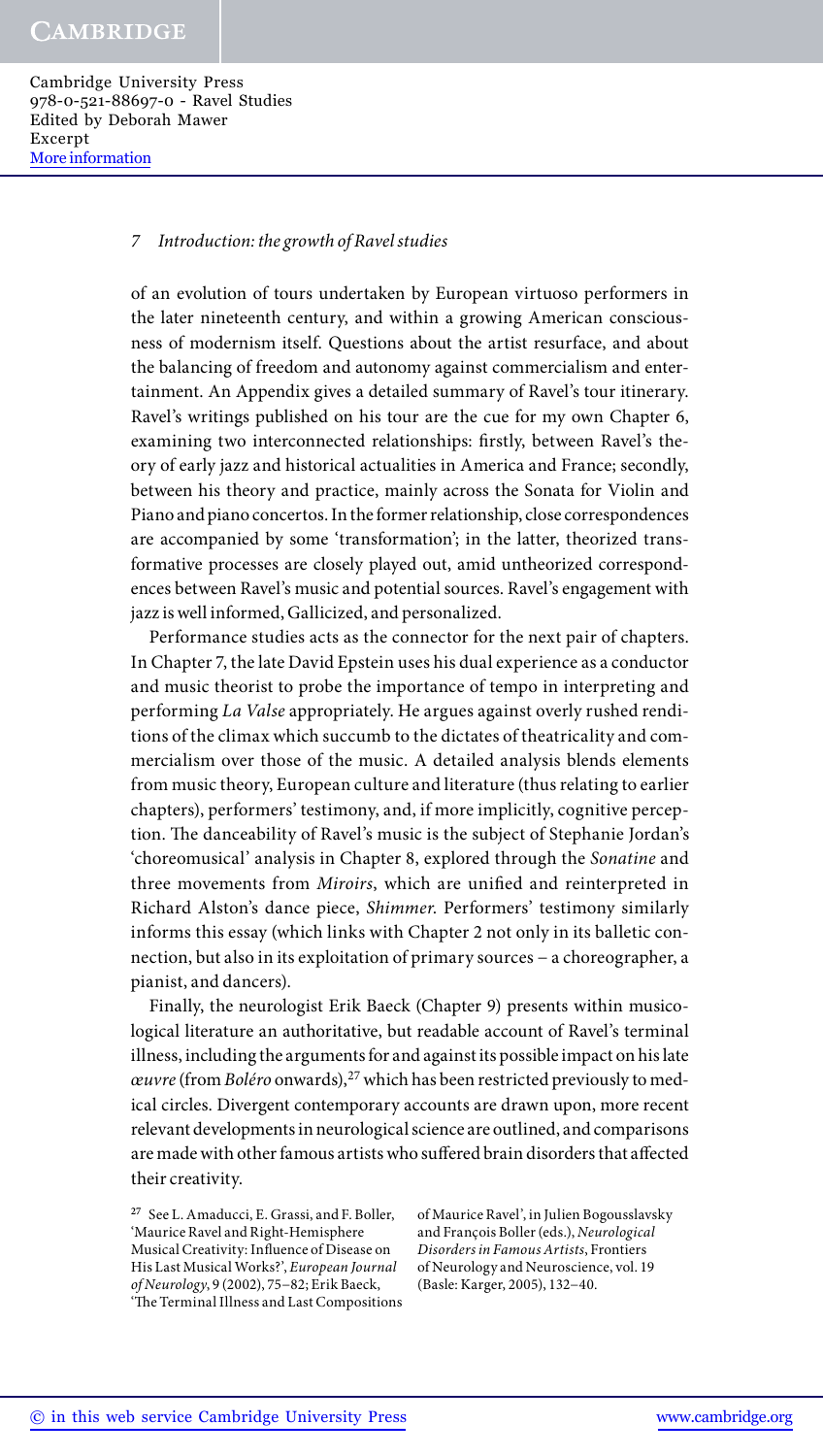#### *8 Deborah Mawer*

This book may be read in various ways: from working through the chapters in the given order, through to the more likely scenario of dipping into essays of individual interest. While the chapters progress generally from music's association with aesthetic and literary matters to more extended disciplinary couplings, or groupings, the organization is relatively free so that other thematic links may emerge. Different trajectories have unexpected meeting points. Consequently, in any given chapter, selected cross-references have been added to identify further discussions of a piece or concept in other chapters, citing, where applicable, the heading under which they appear. Such intersections may be approached from complementary points of view, reflecting the lively plurality of current debate. Beyond this, larger-scale groupings may be signalled: Ravel's aesthetic and aestheticism (chapters 1, 3, and 4); neoclassicism (1 and 3); music and literature (1, 2, 3, and 4); reception study  $(1, 2, 5, 7, and 9)$ ; analytical studies  $(3, 4, 6, 7, and 8)$ ; studies of one main composition: *L'Enfant*, *La Valse*, and Alston's *Shimmer* − combining *Sonatine* and *Miroirs* (2, 7, and 8, respectively); music−text genres (2 and 4); piano repertory (3 and 8); primary sources and ballet (2 and 8); American perspectives (5 and 6); performance studies (7 and 8); beginnings, endings, and legacy (1 and 9).

So a range of themes may be pursued, and Ravel's music is represented across most genres − orchestral and instrumental music, in addition to those mentioned above. Nevertheless, coverage is not designed to be comprehensive. Some areas are left relatively untouched, ripe for future research: for example, beyond useful work conducted by Orenstein (and despite Ravel's destruction of material to conceal his compositional toil), there is considerable scope for developing music manuscript and sketch studies, as well as a case for substantial methodological analyses of Ravel's *œuvre*, especially once music copyright restrictions are lifted.

*Ravel Studies* aims to attract a wide readership: it is pitched primarily at academics in musicology and music theory/analysis, other music professionals, and postgraduate students; but it should also appeal to those in other arts that relate to the disciplines of contributors. Additionally, it is intended to be readable by interested undergraduates, concertgoers, and general enthusiasts of French music.

In a Ravelian spirit, it is hoped that these essays may serve collectively as a model for expanding the agendas of other composer-based studies.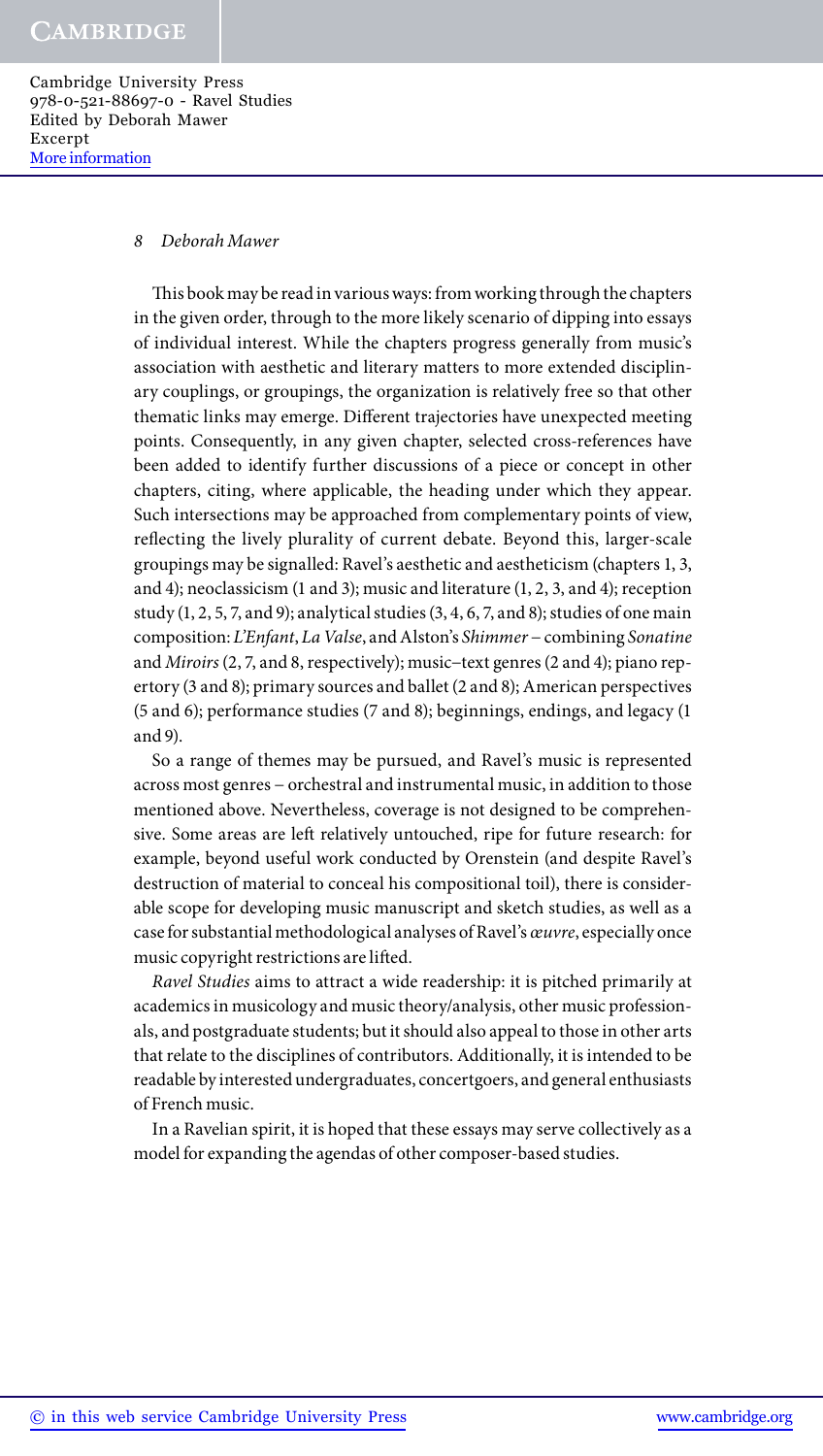# **1 Ravel's perfection**

*Steven Huebner*

Carlo Caballero's recent monograph on Gabriel Fauré's aesthetics enriches criticism not only by positioning its subject against a wide background of French musical thought, but also by encouraging further thinking.<sup>1</sup> Caballero touches briefly upon the construct of perfection to illustrate Fauré's understanding of sincerity as an aesthetic attribute. 'Sincerity is a never-ending effort to create one's soul as it is,' once wrote the critic and editor Jacques Rivière, and Caballero continues this thought by equating Fauré's commitment to sincerity with an almost spiritual striving for perfection.<sup>2</sup> Maurice Ravel puts in an appearance as a foil, a composer who had little use for framing his work as either spiritual endeavour or completion of the self.<sup>3</sup> Ravel generally disparaged the manipulation of sincerity in value judgements, notes Caballero, while he concomitantly upheld compositional technique as a 'means to beauty and perfection'.<sup>4</sup> Thus, even as an ancillary point, perfection appears in Caballero's account as an unstable term − touching upon ethics and the psychology of the artist when applied to Fauré, and upon aesthetics for Ravel.

Despite, or perhaps because of, such ambiguities, perfection as a criterion in reception and criticism has received very little systematic reflection in writing on music, or even the arts in general. Caballero's only direct quotation of Fauré's own use of the word both underlines its multivalence and suggests some reasons for this musicological reticence: 'To express what you have within you with sincerity and in the clearest and most *perfect* terms possible would always seem to me the summit of art.'5 Here Fauré seems to mean something a bit different from the Rivière-derived idea of completing the self inasmuch as he emphasizes manner of presentation over substance, perfection as

An early version of this chapter was presented Life, Public Works', in Jolanta T. Pekacz (ed.), at the annual meeting of the American Musicological Society, Washington DC (October 2005).

**<sup>3</sup>** *Ibid*., 33−4. On this general point see Steven Huebner, 'Maurice Ravel: Private *Musical Biography: Towards New Paradigms* (Aldershot: Ashgate, 2006), 69−87.

**<sup>4</sup>** Caballero, *Fauré*, 34.

**<sup>5</sup>** Letter from Fauré to Mme de

Chaumont-Quitry (summer 1899), cited by Caballero, *Fauré*, 18. 'Exprimer ce que l'on a en soi avec sincérité et dans les termes les plus clairs et les plus *parfaits* me semblera toujours le comble de l'art.'

**<sup>1</sup>** Carlo Caballero, *Fauré and French Musical Aesthetics* (Cambridge University Press, 2001). **<sup>2</sup>** *Ibid*., 34.